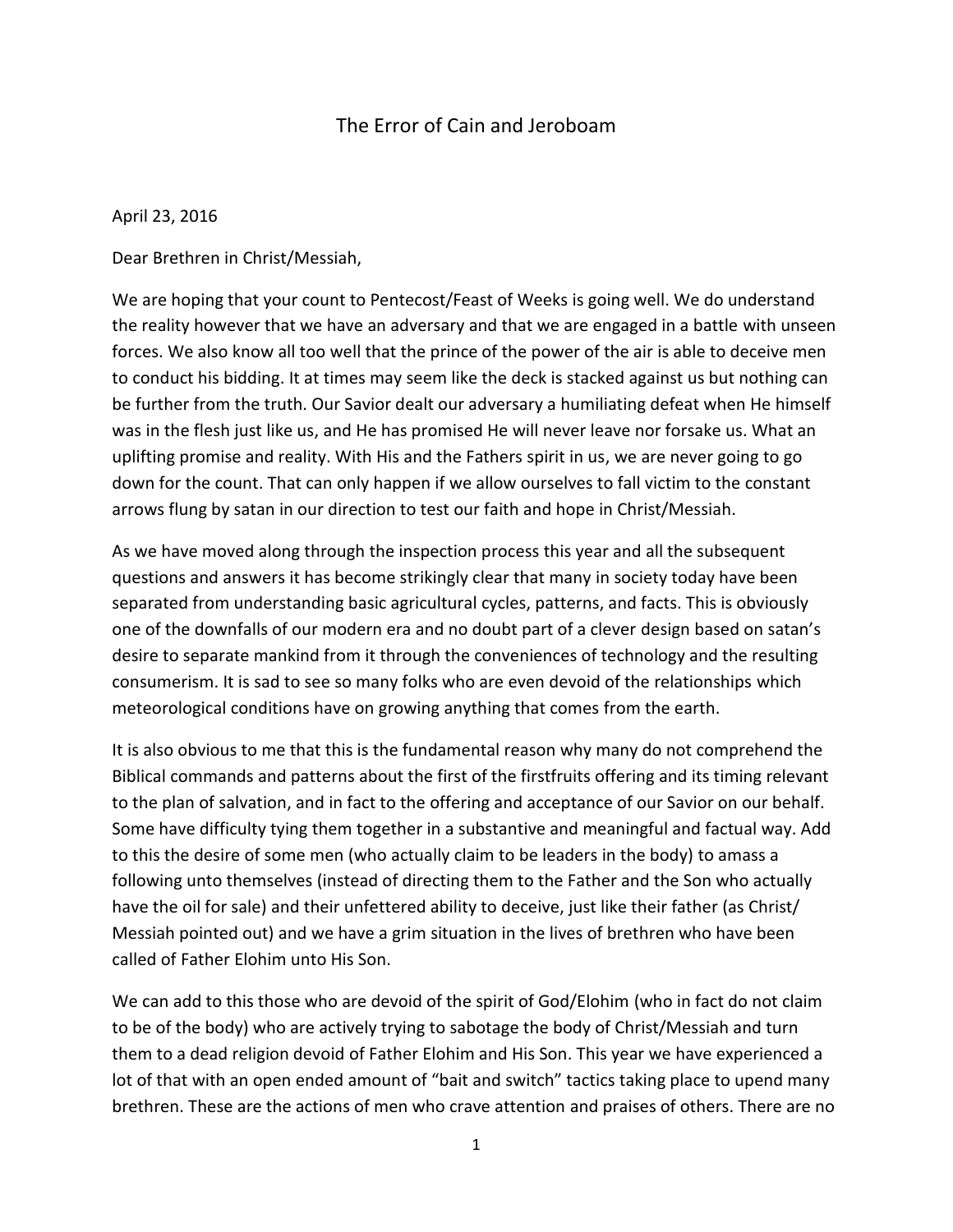limits to the ends they will employ to satisfy those lusts of the flesh. There are many "bait and switch" tactics I could address from this year but I wish to only focus on one; a very big one however. It is centered around the law, command, judgment, and statute about the first of the firstfruit, which is to be presented to God/Elohim by the Priest in the house of God/Elohim. Please keep in mind what the second covenant scriptures term as the house of God/Elohim for it is central to all our understanding as to how we apply the first covenant scriptural patterns to the second covenant rehearsals (moedim/feasts) and commands.

In answering the questions of some this past year I have made an effort to explain to them that the pattern and significance to the plan of Salvation of the first of the firstfruit offering has been in place since the very beginning with the creation of mankind. It is a physical command and pattern depicting a spiritual reality to come, and in fact did come, with the appearance of the Word/Christ/Messiah as the only begotten of the Father. To deny this physical command and pattern in scripture and thus in agriculture is the desire of satan the devil for it in fact is used by him to deny our Savior Christ/Messiah.

I am not going to spend much time on proving from scripture that Christ/Messiah is our wavesheaf, the first of the firstfruits to be raised from the dead on our behalf, for I am assuming most can do that on their own and in fact have done so often. So let us cover the start of the firstfruit offering from the very beginning after man's creation and the resulting inclusion into the commands given to Israel at Mt. Sinai. When I state we will start in Genesis 4:2-7 it has drawn a chuckle from some until they actually read it for what it is.

NKJ translation: "Then she bore again, this time a brother Abel, now Abel was a keeper of sheep, but Cain was a tiller of the ground. **And in the process of time it came to pass** that Cain brought an offering of the fruit of the ground to the Lord/Yehovah. Abel also brought, of the firstlings of his flocks and of their fat. And the Lord/Yehovah respected Abel and his offering, but He did not respect Cain and his offering. And Cain was very angry, and his countenance fell. So the Lord/Yehovah said to Cain, why are you angry? And why has your countenance fallen? If you do well, will you not be accepted! And if you do not do well, sin lies at the door. And its desire is for you, but you should rule over it."

We see here that God/Elohim has instructed Cain that his actions in this matter will lead to sin. What actions were being addressed here? Are we talking about his fallen countenance and anger or what precipitated that? He had not yet murdered Abel so that is not what precipitated it. It is all centered around Cain's unacceptable offering as opposed to Abel's acceptable one. Both involved firstfruits; one from the fruit of the ground, and the other from the flock.

Let us read it again from the JP Green Interlinear Bible: "And she continued to bear his brother, Abel. And Abel became a shepherd of flocks. And Cain became a tiller of the ground. **And in the**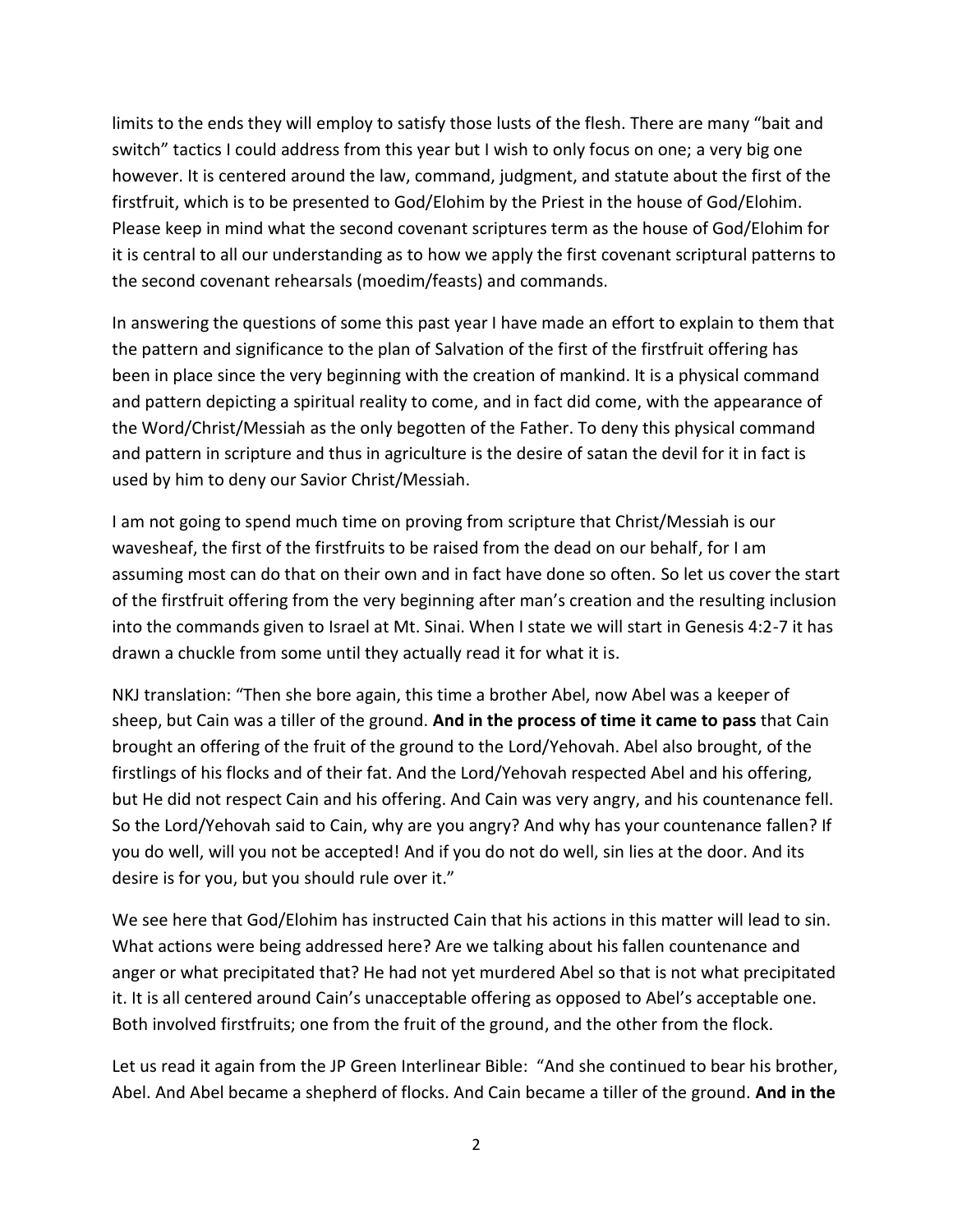**end of days, it happened** that Cain brought an offering to Yehovah from the fruit of the ground. And Abel brought, he also, from the firstlings of his flocks, even from their fat. And Yehovah looked to Abel and his offering. And He did not look to Cain and his offering…"

I am sure many of your minds are jumping right into this. We are being instructed in firstfruit offerings to God/Elohim here and what is acceptable and what is not. If you personally don't think so you might as well stop right here and save yourself the grief of reading any further. Abel's offering was acceptable, Cains was not. Why? Look at what is added by the Creator in describing Cain's unacceptable firstfruit offering. "And at the end of days, it happened that Cain brought an offering to Yehovah…"and "And in the process of time it came to pass that Cain brought an offering of the fruit of the ground to the Lord/Yehovah."

Dear brethren, this should be screaming at us! So how do we know we are talking about a firstfruit offering here? Because it is contrasted with Abel's firstlings of the flock offerings and even the fat. Abel's was acceptable because of the timing and quality. Cain's was not and God/Elohim clearly tells us why. Because he brought it **when he wanted to, and in actuality "at the end of days."** End of what days? Obviously after the days of the harvest of it. If it were other than a firstfruit offering it would probably have been accepted by God/Elohim as a regular fruit of the ground offering. This is all real simple. Look at the language used here to transmit the disgust our Creator Had for all this, "it came to pass…" and "it happened that Cain brought…" What an attitude problem Cain must have had.

Cain brought his firstfruit offering when he felt like it. We need to apply this to the deception being fostered on the brethren that one can bring a firstfruit offering to the house of God at the end of the days of the harvest. What a terrible lie and deed has taken place this year to so many who want to do the right thing. To think one can bring a first of the firstfruit offering to the priest at the house of God/Elohim after one has harvested the grain crop but has not eaten of it is diabolical and right out of satans play book. It will be completely unacceptable to the Father just as Cain's was.

To make sure Israel did not entertain any such cavalier attitudes and actions the Creator gave them very specific commands at Mount Sinai to follow. We have stressed them over and over this past inspection cycle. Many saw them for what they were; commands, judgments, laws, and statutes to be followed. Unfortunately many others did not.

Exodus 23:19, "The first of the firstfruits of your land you shall bring to the house of the Lord/Yehovah your God/Elohim."

Exodus 34:26, "The first of the firstfruits of your land you shall bring to the house of the Lord/Yehovah your God/Elohim."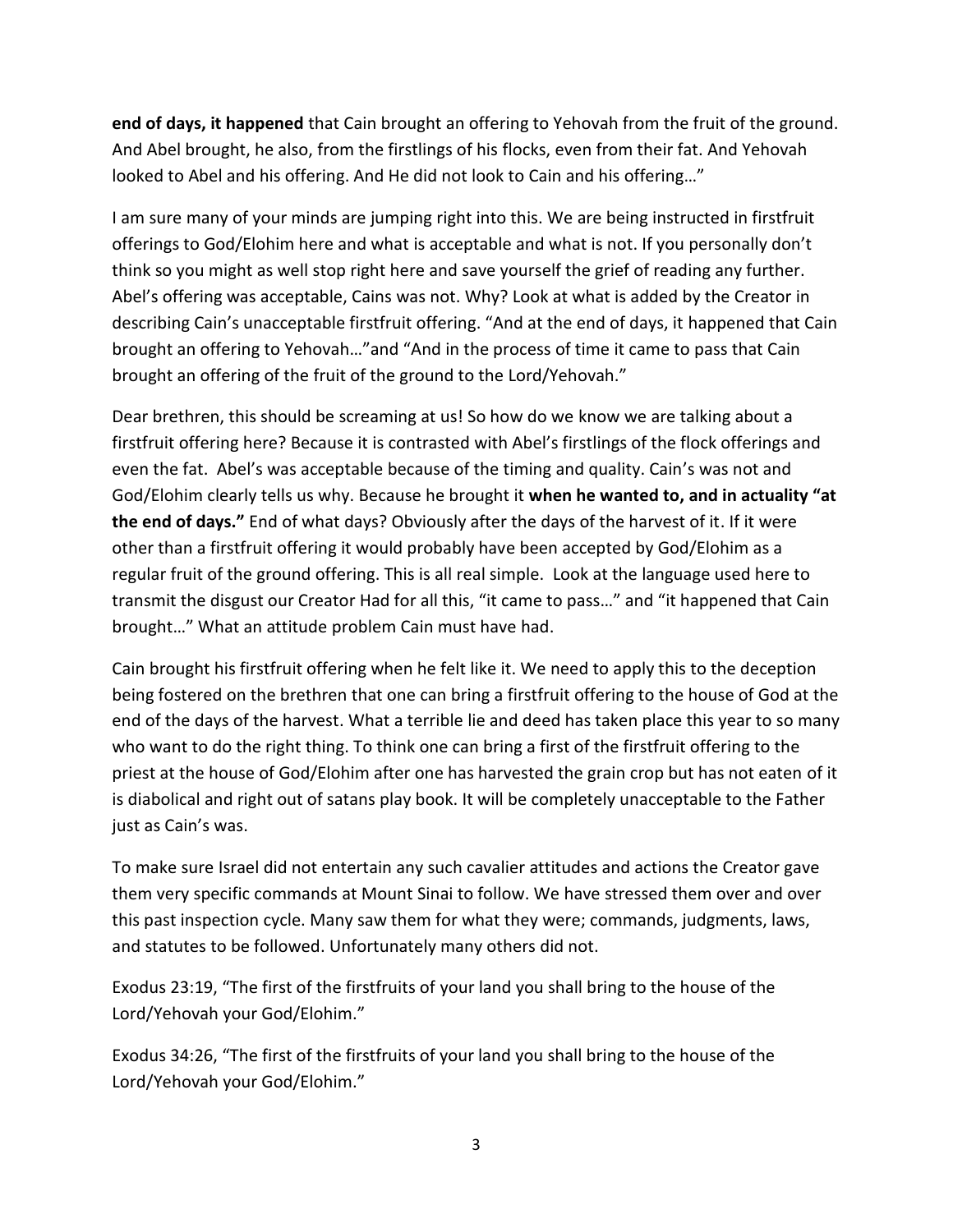It was repeated to Israel for emphasis! Now when did they do this? Exodus 22:29, "YOU SHALL NOT **DELAY TO OFFER** THE FIRST OF YOUR **RIPE** PRODUCE AND YOUR JUICES."

The first of the firstfruits of any agricultural product was included in this command and brought **immediately** to the Lord/Yehovah. Let's be abundantly clear what is being brought, "the first of your RIPE produce and juices."

The Son of God/Elohim gave us this same sense of urgency when talking about the spiritual example of the harvest of the kingdom in Mark the fourth chapter. He even gave us a short explanation as to the growth process of grain which is identical to what we follow in the Zadok Scale for barley. Mark 4:29, "But when the grain ripens, **immediately** he puts the sickle to it, because the harvest has come."

These are all very clear commands and patterns pertaining to the first of the firstfruit grain offering which is called the wavesheaf offering. When bringing this offering to the priest in the House of God/Elohim it must be brought immediately upon the grain ripening. There must be no delay regardless of what deceptive doctrine is put forth. This is such a simple biblical and agricultural command to follow. One does not need the spirit of God/Elohim leading him to understand the simplicity of it. There is no excuse whatsoever to not follow it. This is the simple doctrine we use to understand which month the Creator identifies as the start of the year, the biblical year, from year to year. There is no mathematically, pre-calculated, lack of faith, methodology used by God/Elohim to proclaim this to us. To actively deny the Creators simple method of observation is to outwardly deny the spiritual symbolism attached to it. It is used to show us when the Creator wants us to keep His annual rehearsals of meeting with Him which explain to us the plan of Salvation. To disregard it is to follow the error of Cain, and sin (the devil) is waiting at the door for us to do so. He is a master at guile and deceit and uses scripture out of context to do so just like he attempted to do when he was trying to tempt Christ/Messiah in the wilderness.

The terms of the second covenant explain to us what we are becoming in the process of our calling, and who and what the other components of it are. They are in some respects the reality of the replicas of the Levitical priesthood under the sons of Aaron. The scriptures repeatedly tell us that under the second covenant we have a High Priest after the order of Melchizedek. They identify Him through many names but the world knows Him as Jesus in mainstream Christianity. How do we fit into this? In a very big way and a very humble way! We are to be faithful witnesses and more.

Revelation 1:5-6, "And from Jesus Christ/Messiah, the faithful witness, the firstborn from the dead, and the ruler over the kings of the earth, to Him who loved us and washed us from our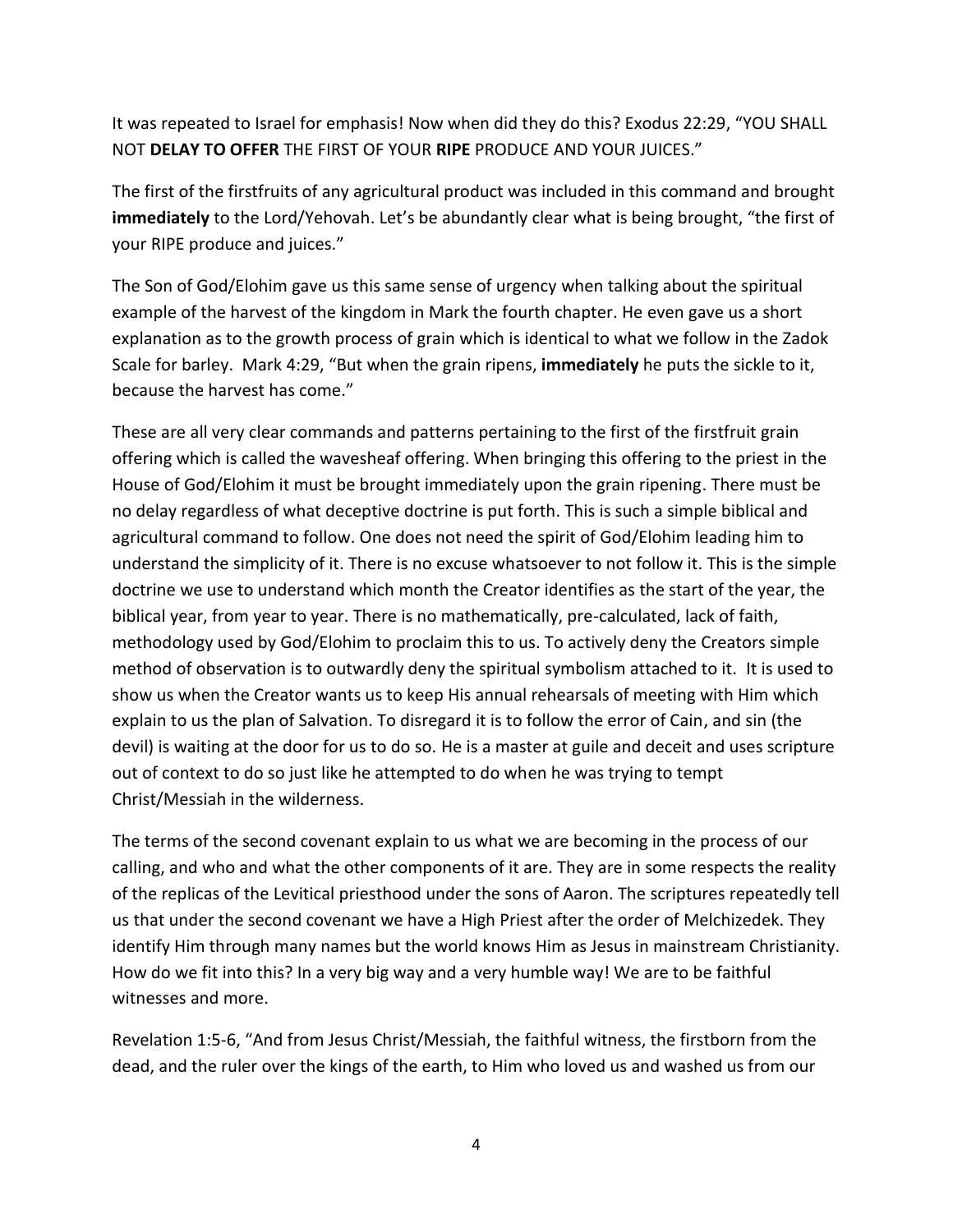sins in His own blood, and has made us kings and priests to His God and Father, to Him, glory and dominion forever and ever. Amen."

We must not be deceived or beguiled into following a false witness. We have a true and faithful witness to the scriptures in Christ/Messiah our Savior who is working in us to do as He did and to have the ability to understand the scriptural patterns and commands when others can't. We are not to follow the purveyances of Judaism. Remember Paul who once excelled in them refers to them as Jewish Fables. Look how Peter put it in such perfect order and clarity.

1 Peter 2: 4-10, "Coming to Him as a living stone, rejected indeed by men (Judaism), but chosen by God/Elohim; precious, **you also as living stones, are being built up a spiritual house, a holy priesthood, to offer up spiritual sacrifices acceptable to God/Elohim through Jesus Christ/Messiah.** Therefore it is also contained in the scripture, behold, I lay in Zion a chief cornerstone, elect, precious, and He who believes on Him will by no means be put to shame. Therefore, to you who believe, He is precious; but to those who are disobedient (disbelieving), the stone which the builders rejected has become the chief cornerstone, and a stone of stumbling and a rock of offense. **They stumble, being disobedient to the word, to which they were also (once) appointed.** But you are a chosen generation, a royal priesthood, a holy nation, His own special people**, that you may proclaim the praises of Him who called you out of darkness into His marvelous light;** who once were not a people but are now the people of God/Elohim, who had not obtained mercy but have now obtained mercy."

Dear Brethren, with such incredible truths as these it amazes me that those who are called of the Father can look to men who are followers of Judaism for their spiritual direction. It is completely unbiblical. The words could not be any clearer. They were once appointed to understand and defend the scriptures but fell from favor and acceptance when they rejected the commandments of God/Elohim for their own traditions and thus because of them reject the Son of God/Elohim as the Messiah.

This past year I have heard some really wild defenses for doing so, that is for following the proclamations and teachings of men who are under Judaism. Please do not be fooled, beguiled, or deceived; Judaism is Judaism regardless of the sect. I have heard from some this year that the Karaite sect are the descendants of the priesthood from the time of Christ/Messiah. What a whopper of a Jewish fable that one is. If they are, they should convert to true Christianity after the example of their supposed predecessors. By that I mean the Christianity of the scriptures and not the mainstream worldly version. Why do I say this?

Acts 6:7, "And the word of God/Elohim spread, and the number of the disciples multiplied greatly in Jerusalem, **and a great many of the priests were obedient to the faith**."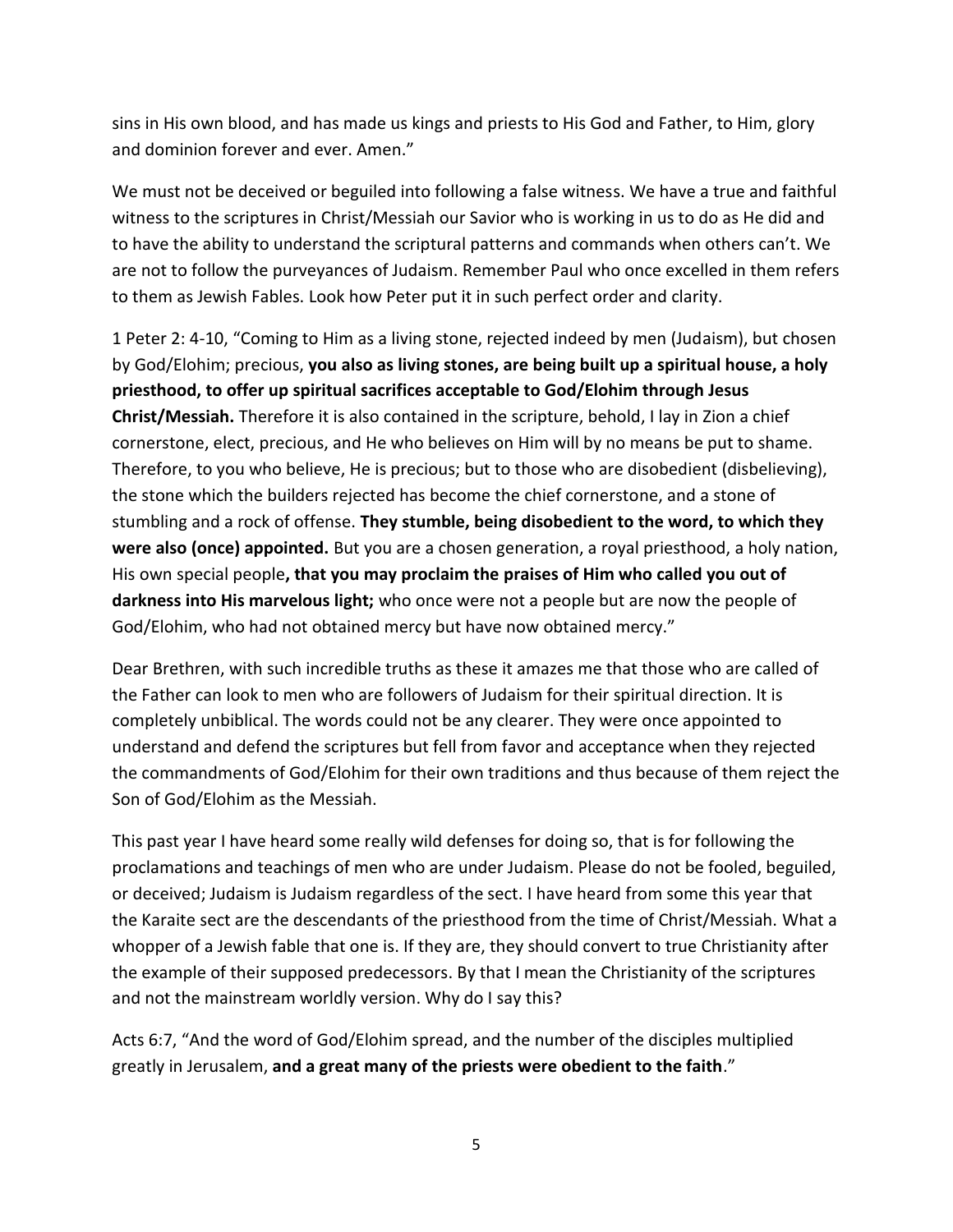Let me stop here for a moment and address a very serious and deadly evil thing which is happening in parts of the body to some of its members. There is a tolerance, acceptance, etc. of some in the body to not only befriend but to accept instructions from those who profess antichrist teachings. I am qualified to address this for I have firsthand understanding of it and have allowed it to some extent many years ago to influence my thinking to some extent. I have since repented of that and any part I may have had in exposing this toxic spiritual virus to the body of Christ/Messiah. I have many Jewish friends and colleges in life. None of them attempt to convert me to their beliefs and neither do I to mine. However that is not the case with those who use the camouflage of the Karaite sect to beguile men and women of the body into renouncing our Savior in public. This also goes for the mixed multitude which gleefully accompanies them. Unfortunately some of you think it is somehow godly to entertain them, hold out the hand of friendship to them, bestow honor upon them, and invite them and their evil actions into the flock, into the house of the Father. That is a stupidity beyond measure. Let me explain to you how this has affected some of the brothers and sisters who **once** walked with us in the body of Christ/Messiah just in case you are ignorant of the true intentions and actions of these purveyors of antichrist behavior and beliefs. Brothers and sisters have been beguiled and deceived into converting to Karaism a sect of Judaism. They have publically renounced Christ/Messiah as their personal Savior as part of the ritual. They have put Him to a public shame!

Let me remind everyone in the faith once delivered and under the terms of the second covenant what the outcome of such a thing is through the words of the apostle Paul as found in Hebrews 6:4-6, "For it is impossible for those who were once enlightened, and have tasted the heavenly gift, and have become partakers of the holy spirit, and have tasted the good word of God/Elohim and the powers of the age to come, if they fall away, to renew them again to repentance, since they crucify again for themselves the Son of God/Elohim and put Him to an open (public) shame."

That is the ultimate end of some of the members of the body who have followed the pied piper of the angel of light. They have openly rejected and turned their backs publically to Christ/Messiah as their savior, to convert publically to Karaism. They commit the unpardonable sin as Paul so clearly instructs us here in Hebrews and elsewhere. There is nothing "innocent or friendly" in these undertakings of the minions of the angel of light as they infect the body. Their father is a murderer and a liar and has been from the beginning, yet somehow men who profess to be leaders in the body extend friendship and acceptance to these filthy, evil men who come as wolves in sheep's clothing. Their purpose is to separate the sheep from the flock. That is stupidity and reckless behavior beyond comprehension. If you have fallen for it initially you need to repent of it and draw your spiritual sword against it to protect others in the body. We are commanded to expose any and all darkness for what it truly is. These purveyors of

6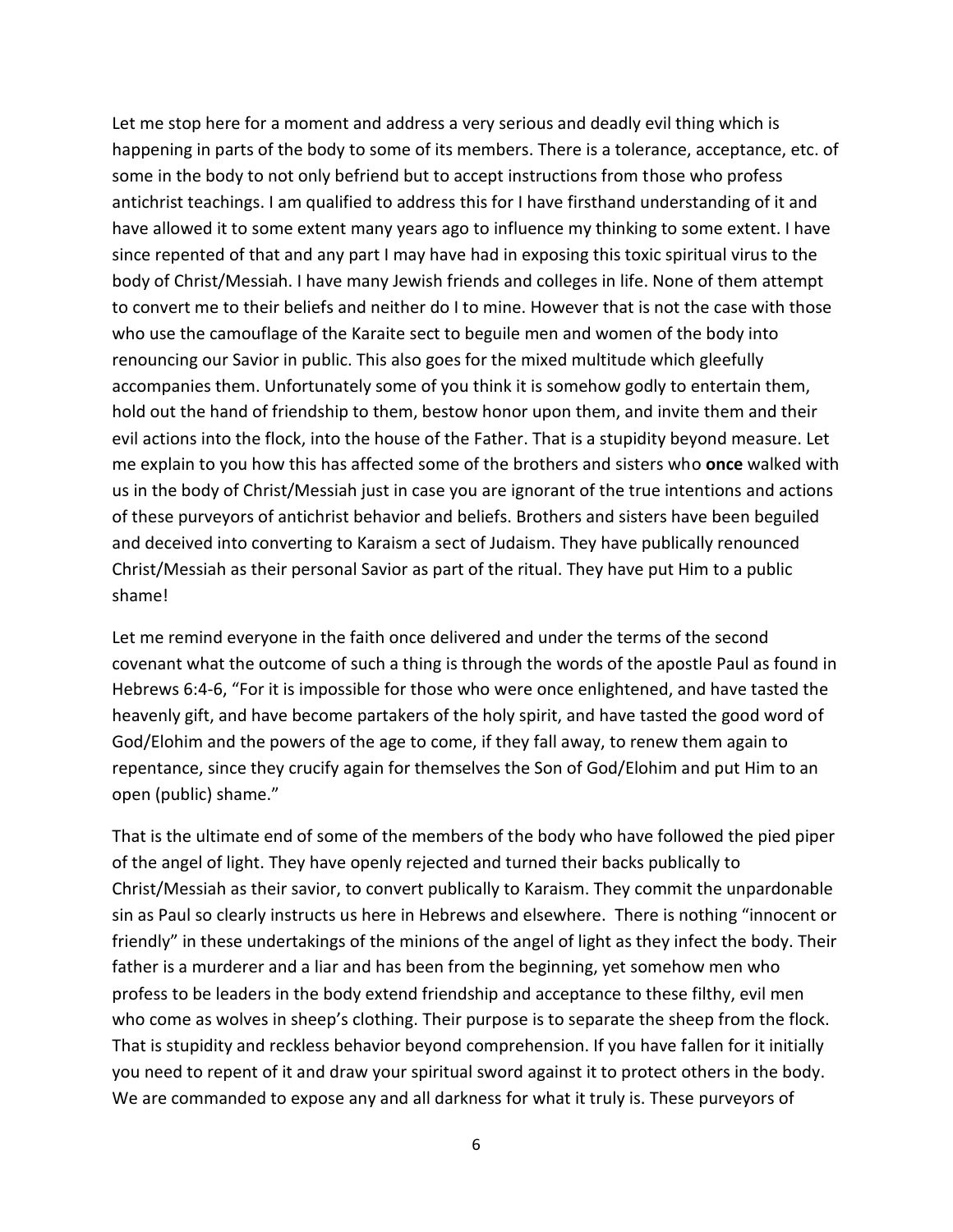antichrist teachings and philosophies are not to be toyed with in any way, shape, or form. They have neither the Father nor the Son as scripture teaches us and warns us regardless of what they say.

1 John 2:22-23, "Who is a liar but he who denies that Jesus is the Christ/Messiah! He is antichrist, who denies the Father and the Son. Whoever denies the Son does not have the Father either; he who acknowledges the Son has the Father also."

2 John 9-11, "Whoever transgresses and does not abide in the doctrine of Christ/Messiah does not have God/Elohim. He who abides in the doctrine of Christ/Messiah has both the Father and the Son. If anyone comes to you and does not bring this doctrine, do not receive him into your house nor greet him; for he who greets him shares in his evil deeds."

That dear brethren is abundantly clear and the scriptural command as to why I no longer associate with, and never will again in anything that these purveyors of evil do. It does not matter how harmless it may appear. There are no exceptions to the command. We as the bride of Christ/Messiah need to wake up to such things while there is still time. Our slumbering and sleeping to such obvious antichrist undertakings needs to end! The hour is near that we have been waiting for, that we have been called by the Father to, that we have been training for. This is all very personal but we are also our brother's keeper.

Scripture after scripture warns us about the allure of the fables of men from a religion which has rejected the Son of the Father and the plan of Salvation. We are to be looking to our High Priest after the order of Melchizedek. He is the one who represents us in the house of God/Elohim. In fact we are told we are a living Temple for we have the spirit of God/Elohim dwelling in us not some building made of wood and stone. We are being trained to be true and faithful witnesses, who are being developed into priests before Father Elohim, a royal priesthood, a holy nation, a special people, a chosen generation who are obedient to the word and not look to those who have stumbled, who once were also appointed but have stumbled and become disobedient with their rejecting of the commandments and the very Son of the Father, Christ/Messiah. He was the final test for them and they stumbled miserably in most cases and still do.

So with this said we find many brethren this year following prognosticators of this disobedient and unbelieving religious system. They, many brethren in the body, have taken them unto themselves as a priesthood which is not a priesthood and have changed times and seasons to draw us away from the true priestly order and the true spiritual sacrifices we are to be making through the one and only High Priest in the house of the Father. This pattern is nothing new however. When the Kingdom of Israel was divided in two, similar events happened. Jeroboam took the 10 northern tribes and split from Judah and Benjamin after the death of Solomon. He